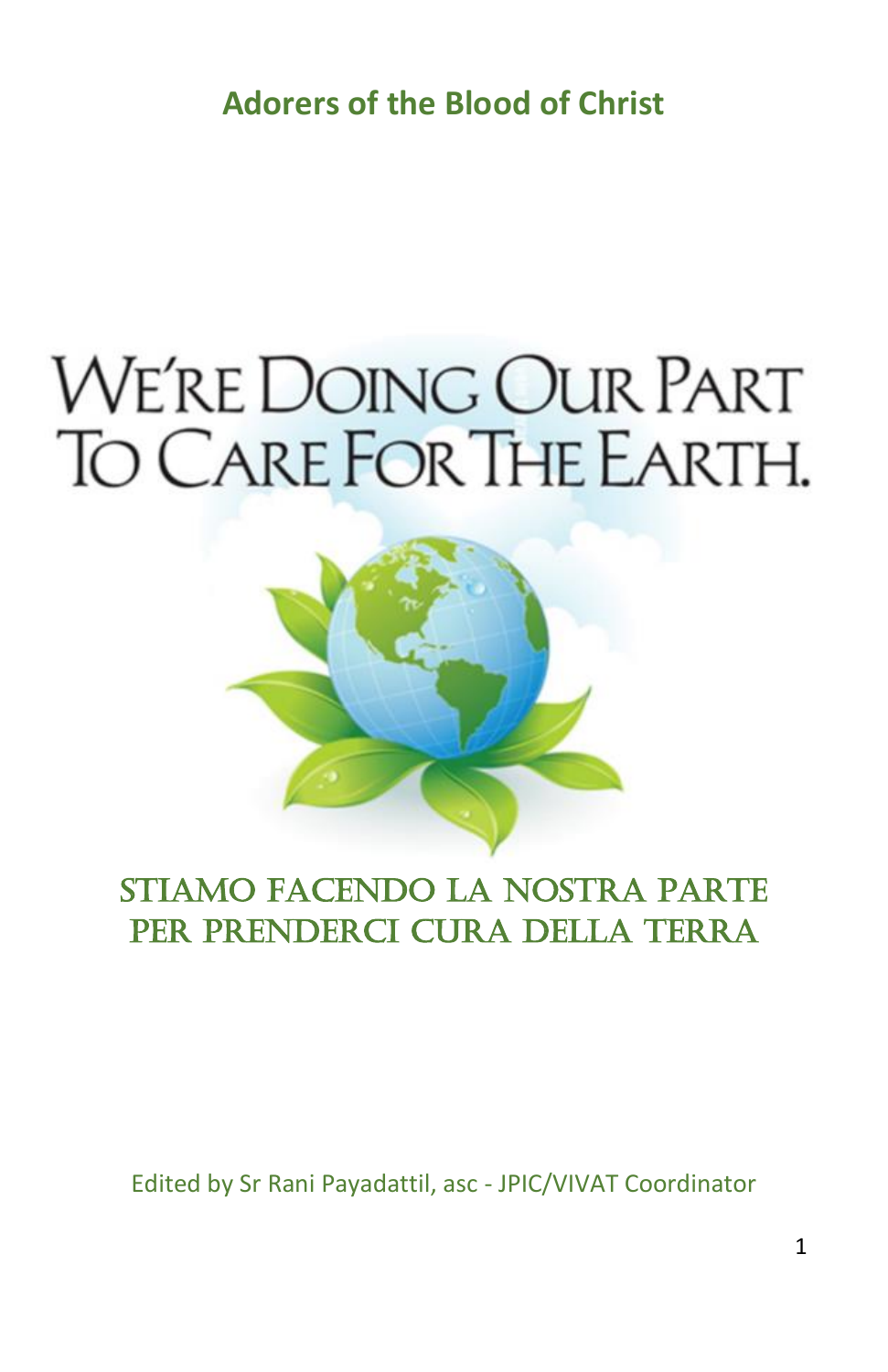

# **Declaration**

As Ecclesial women we are called to participate day by day in the building up of the body of Christ, so that all creation can move toward that beautiful order of things which the great son of God came to establish in His Blood." *(ASC. Con.Ar.#3)*

In his Encyclical *Laudato S*i, Pope Francis calls us to **an Ecological Conversion.** 

The ecological crisis is "a summons to **profound interior conversion**", re-examine of our relationships with the creator, with creation and with our sisters and brothers. (LS.217). For this reason, everyone's talents and involvements are needed to take care of our Common Home. He encourages us not to stay aside but to act, together with others, saying:

- When we give in to indifference, we block the working of God's Spirit, who always wants to give us new possibilities.
- "Let us bring the whole human family together  $\ldots$  for we know that things can change."(LS13)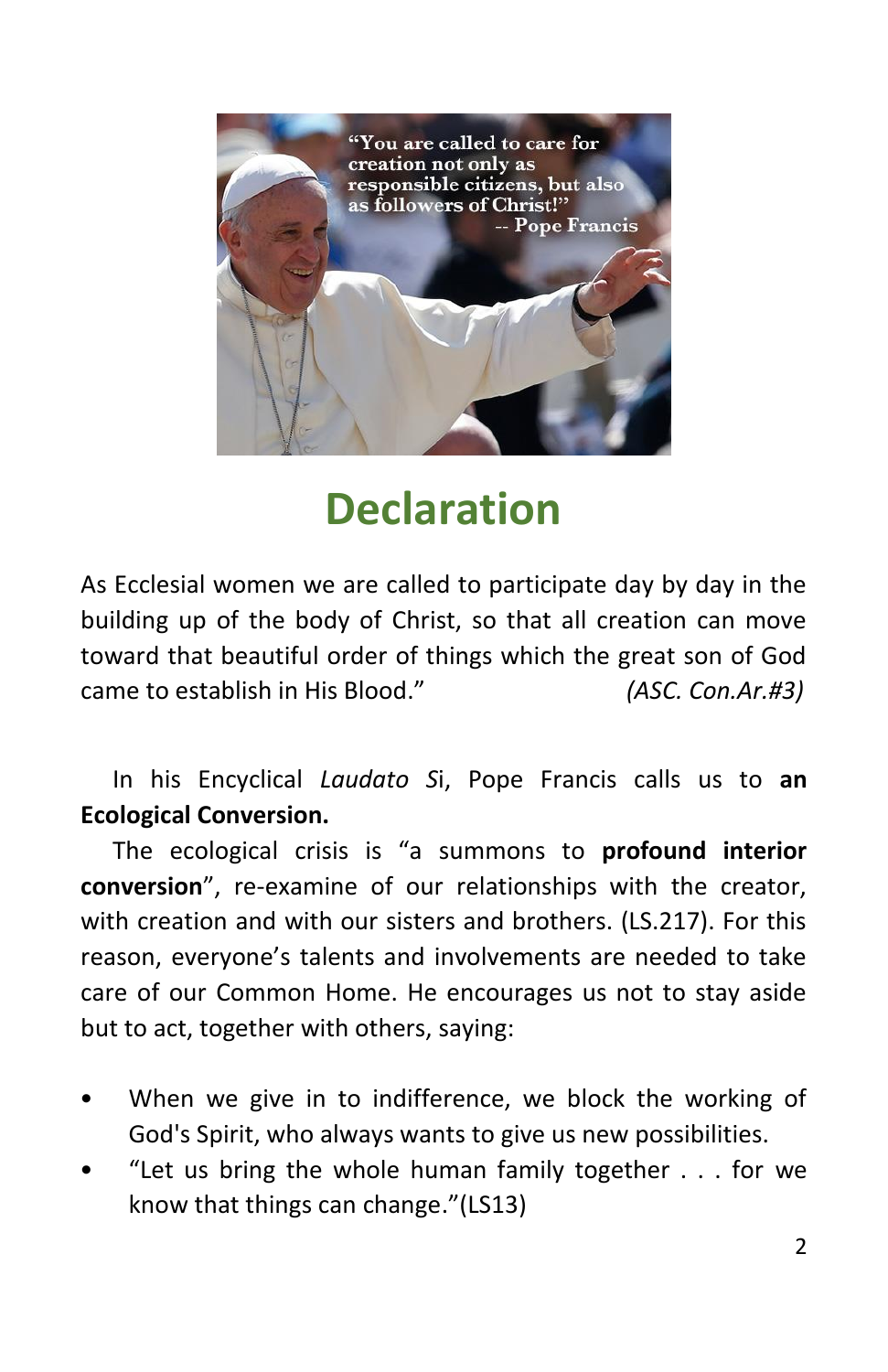The Spirituality of the Blood of Christ is nothing but life, Love, mercy, compassion, forgiveness... This inspires us to protect, promote and defend any creation of God and human life without discrimination of language, color, religion, and nations.

The Spirit of the Congregation is Love and Charity - "Charity toward God and toward our dear neighbor". St. Maria De Mattias was very faithful to the demands of the Church: she considered each person as a *blood sister* and *blood brother* because all are redeemed by the Pascal Mystery of Jesus. Her and our mission in the Church is to collaborate with Christ in his work of redemption.

As International ASC Family we realize that:

- Jesus unites Heaven and Earth through His death and resurrection on the cross.
- The blood of Christ recalls each one of us to protect, promote and defend life in all its forms on earth, especially life from its conception to death.
- The call we have received is to make our lives a praise of the Blood of Christ.

**--ooOoo--**

Therefore, as members of the ASC Family,

**I/we …………………………………..** *(name /community/group)*

**Place ……………………… Country …………………….**

**make the following concrete promises:**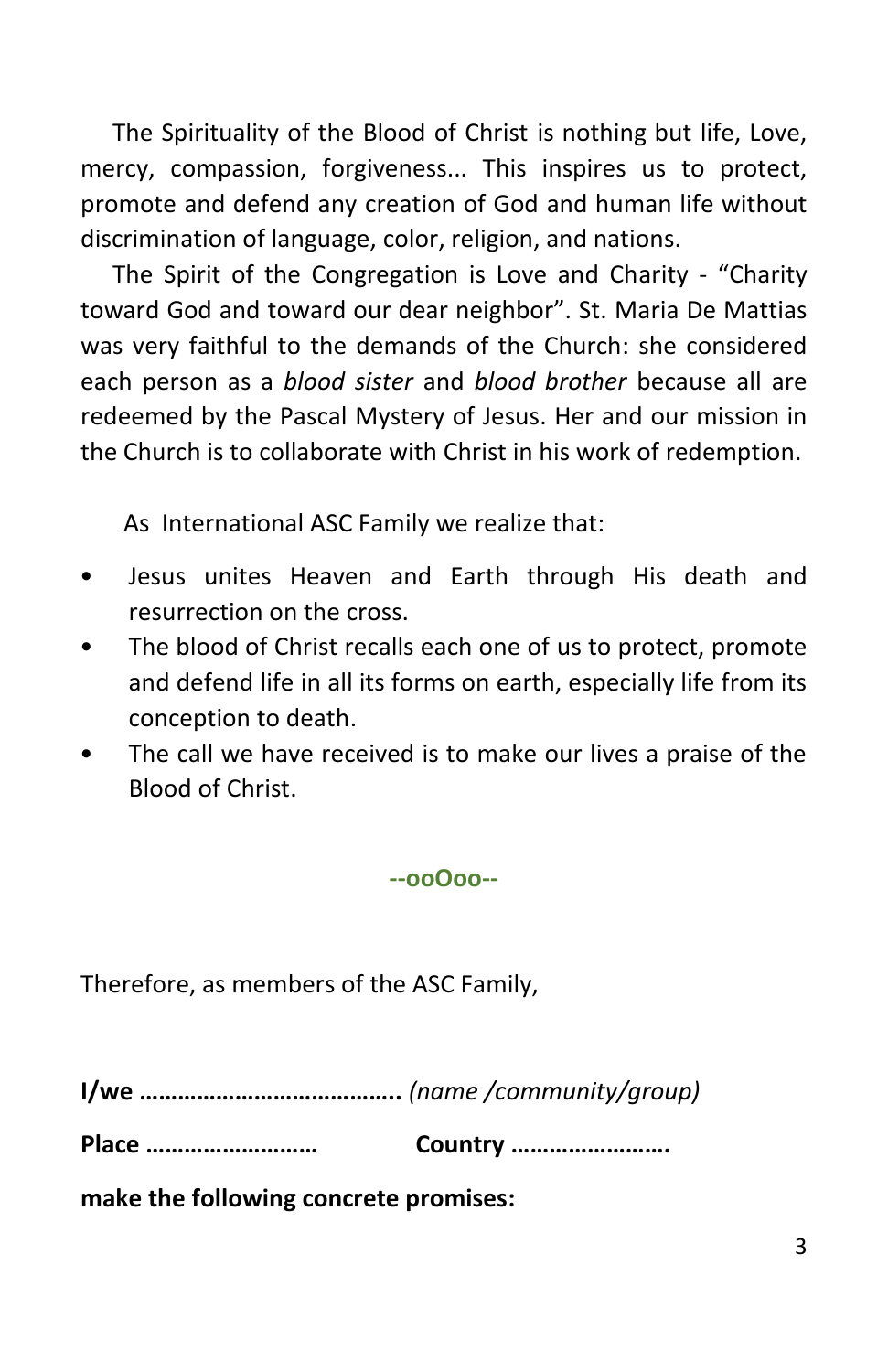*(Tick / check the items you can promise to do during the coming year)*

# **Concerning the Cry of the Earth:**



The Response to the Cry of the Earth is a call to protect our common home for the wellbeing of all, as we equitably address the climate crisis, biodiversity loss, and ecological sustainability.

#### **We make the following concrete promises:**

*(Tick/ check the items you can promise to do during the coming year)*

- o To create a garden with flowers, fruits, vegetables, herbals.
- o To avoid the use of chemical herbicides and insecticides.
- o To discourage the use of plastic materials disposable cups, plates or cutlery.
- o To pay attention to healthy soil and to use the principles of agro-ecology, while producing our own food.
- o To protect waterways and land by ensuring sensible fertilizer use
- o To encourage to institute drop irrigation and other conservative irrigation models
- o To protect from Global warming, install solar panel s for energy, heating water wherever possible
- o To raise awareness of the 4R's of the Environment: Recycle, Reuse, Recover and Reduce.

Others : ……………………………………………………………….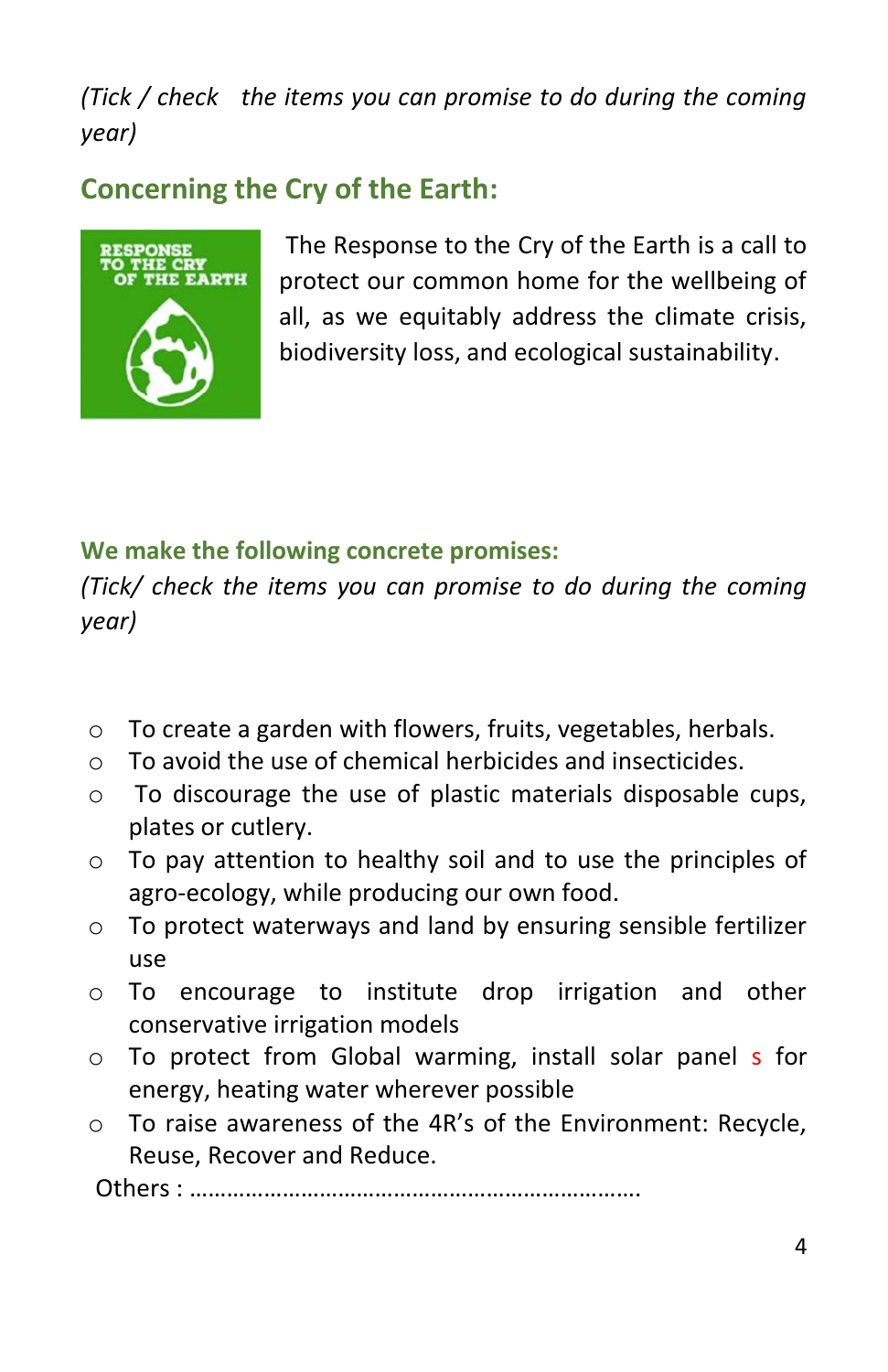## **Concerning the Cry of the Poor:**



The Response to the Cry of the Poor is a call to promote eco-justice, being aware we are called to defend human life from conception to death, and all forms of life on Earth.

#### **We make the following concrete promises:**

- o To promote and protect Indigenous leadership by ensuring Indigenous communities have the rights to their land and by elevating Indigenous leadership.
- o To promote the culture of encounter and openness
- o To promote life through educational events.
- $\circ$  To defend the value of human life tin various ways: through prayer, denunciation, march and advocacy
- $\circ$  To grow in solidarity with vulnerable people by doing an audit of community challenges, delivering programs to address basic needs, and delivering programs to address failed systems.
- o others:………………………………………………………..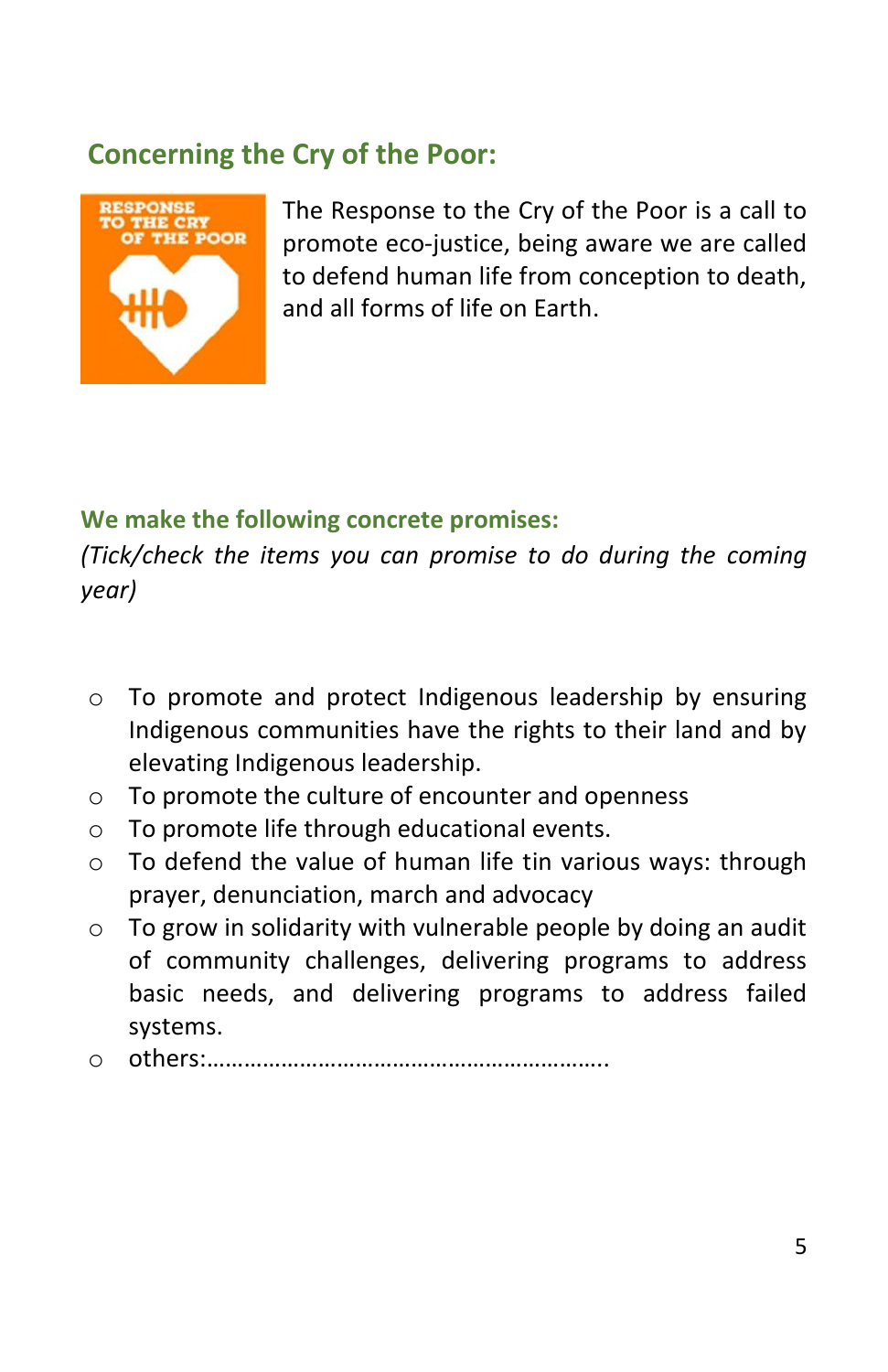# **Concerning Ecological Economics**



Ecological Economics acknowledges that the economy is a sub-system of human society, which itself is embedded within the biosphere– our common home.

#### **We make the following concrete promises:**

- o To buy food from local farmers (short chain) and to opt for (organic) seasonal products from our own country.
- o To support the local economy and preferably to buy the products that are produced in our neighborhood.
- o To choose Fair Trade products for coffee, tea, chocolate, and bananas, etc.
- o To ensure financial investments are ethical and sustainable by divesting from fossil fuels, investing in socially responsible enterprises, and choosing ethical banking and insurance companies.
- $\circ$  To ensure the dignity of workers by supporting good jobs with livable wages and benefits.
- o others: ………………………………………………………………..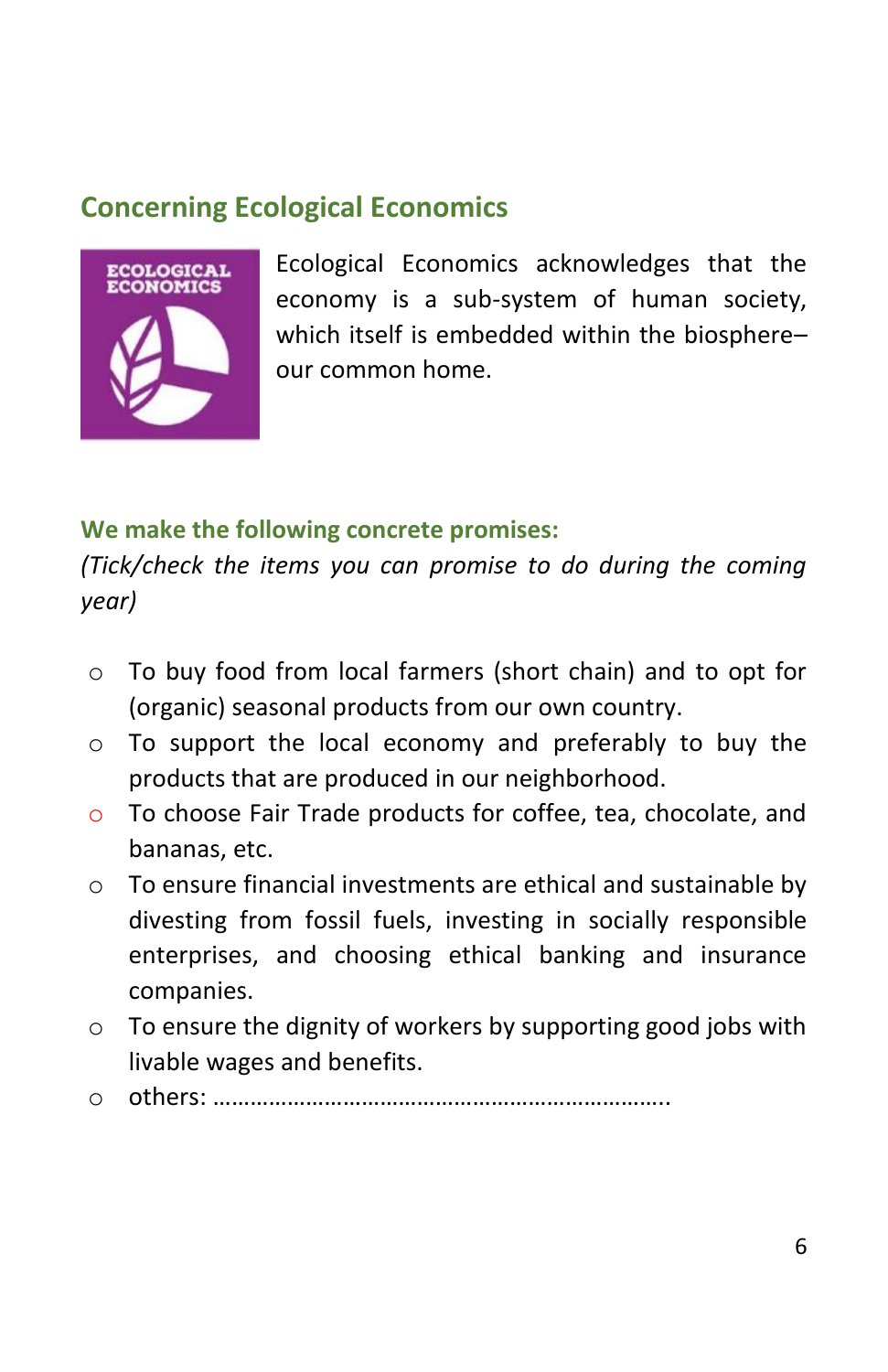# **The Adoption of sustainable lifestyles**



The adoption of sustainable lifestyles is grounded in the idea of sufficiency and promoting sobriety in the use of resources and energy.

It is possible *reduce*, *reuse, recycle.*

#### **We make the following concrete promises:**

*(Tick/check the items you can promise to do during the coming year)*

#### *Reduce and Recover:*

- o Not to leave on unnecessary lights, inside or outside , and to turn off the lights when we leave a room.
- o Not to charge our mobile phones longer than necessary.
- o after use, to unplug the electrical appliances that have a stand-by function, in order to avoid standby consumption.
- o To regularly check for leaking taps, showerheads, and toilets and have the necessary repairs be done as soon as possible.
- o Not to use several cars for trips and excursions with a larger group, but to rent a bus: to encourage the use of public transport.
- o To avoid plastic bags and other packaging waste when purchasing and not to use disposable cups, plates, or cutlery.
- o To avoid buying over-packaged materials for food.
- o To reduce food waste avoid buying more food than needed; Store the food correctly and consume any leftovers.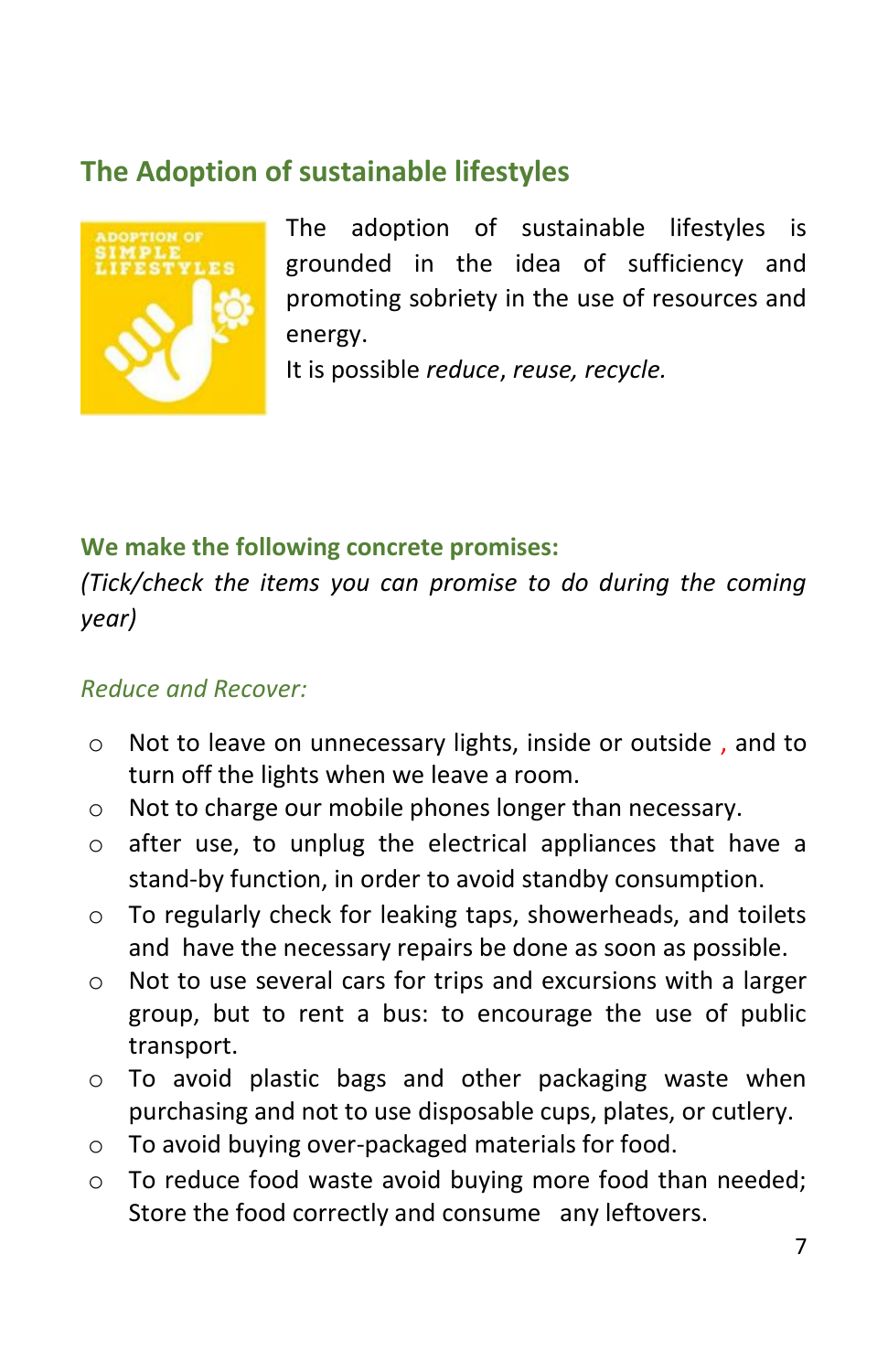|--|--|

#### *Reuse***:**

- o To collect rainwater to use as drinking water for the animals, for cleaning, watering the plants inside and outside, flushing the toilet, etc.
- o To use recycled paper and envelopes; to use paper sparingly and reuse scrap paper for example by making notebooks out of it.
- o To give away the things we don't need any longer instead of throwing them in the waste bin.
- o To use second-hand articles.
- o To compost leftover food and thus turning food waste into energy for plants.
- o Others: ……………………………………………………..

#### *Recycle:*

- o beverage bottles, paper, ink cartridges
- o others: …………………………………………

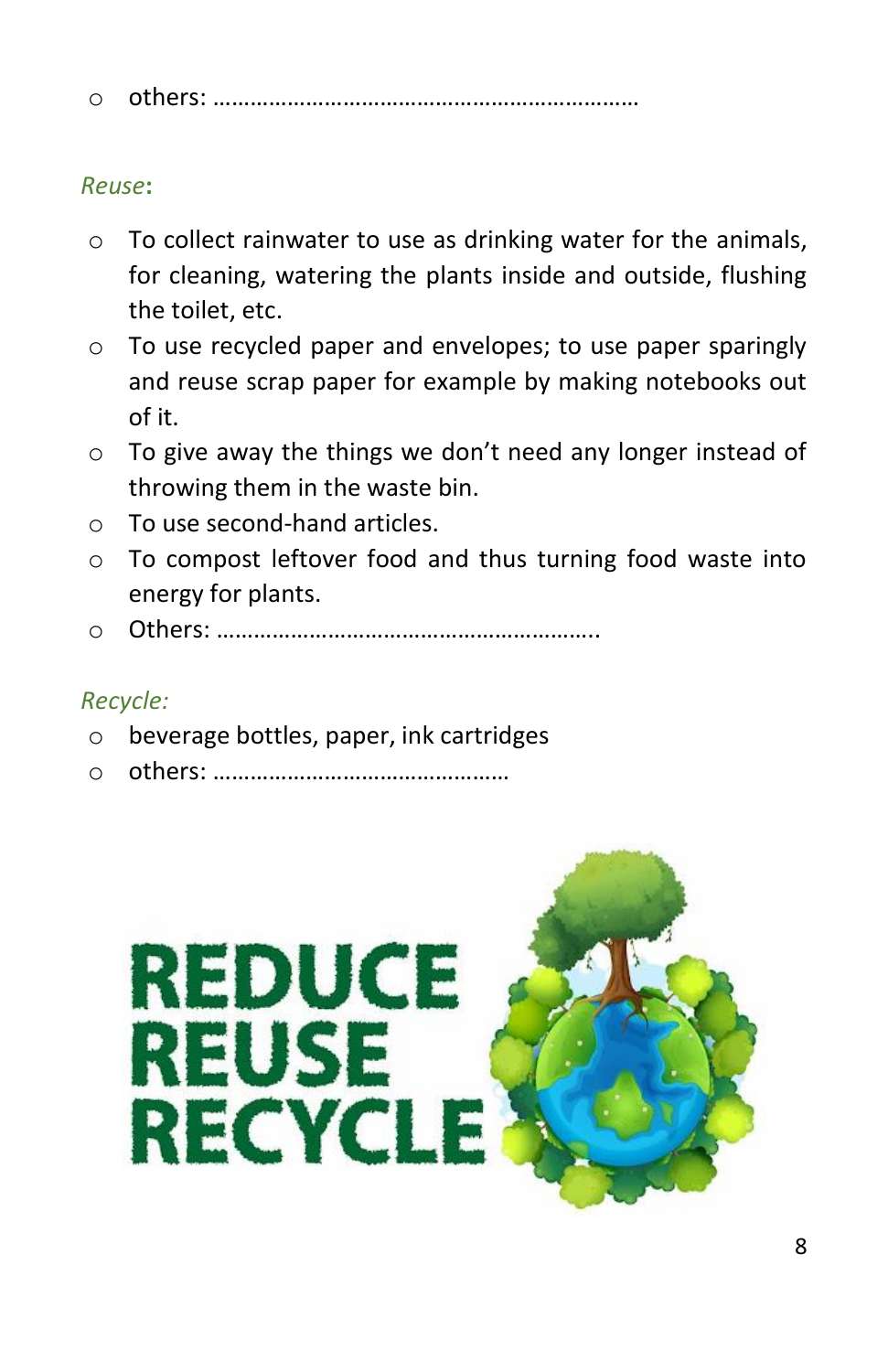# **Concerning Ecological Education**



Ecological Education is about re-thinking and re-designing curricular and institutional reform. All that in the spirit of integral ecology, to foster ecological awareness and transformative action.

#### **We make the following concrete promises:**

- $\circ$  To follow what is said in the media about environmental issues.
- o To develop *Laudato Si* learning opportunities by including *Laudato Si* in our formation plans. Ensure that members of the community are familiar with the local ecosystem, the science and social dimensions of the ecological crisis, and ecological virtues.
- o To promote ways for educators to undergo ecological conversions, creating opportunities for youth-led events, and developing mechanisms to publicly recognize young people for their leadership.
- o To encourage community reflection on *Laudato Si* themes by sharing about them, including them in liturgical moments, making study and prayer guides available.
- o Promote human rights, fostering *Laudato Si* themes within the community.
- o others: ………………………………………………………….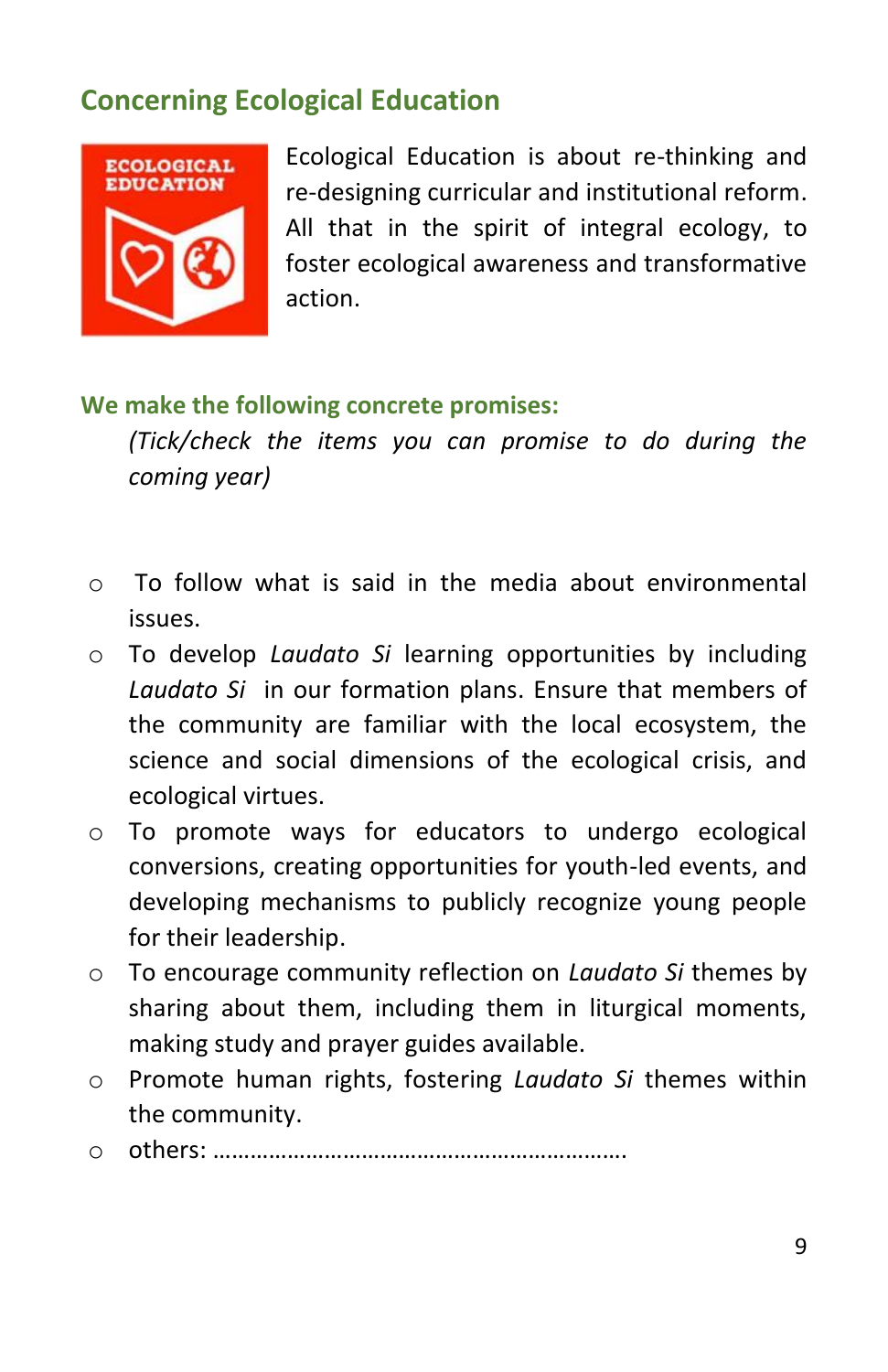# **Concerning Ecological Spirituality**



Ecological Spirituality recovers a religious vision of God's creation and encourages greater contact with the natural world in a spirit of wonder, praise, joy and gratitude.

#### **We make the following concrete promises:**

- o To cultivate the spirit of admiration towards God's creation and learn to respect every life in the world; to ask for forgiveness for times when we harm God's gift of creation and to pray for the healing of our environment.
- o To celebrate the Season of Creation, Environment Day, World Earth Day, World Peace Day, World Day of Migrants and Refugees day etc.
- o To study the connection between the teachings of *Laudato S*i and our Spirituality of the Blood of Christ.
- o others: ………………………………………………………………….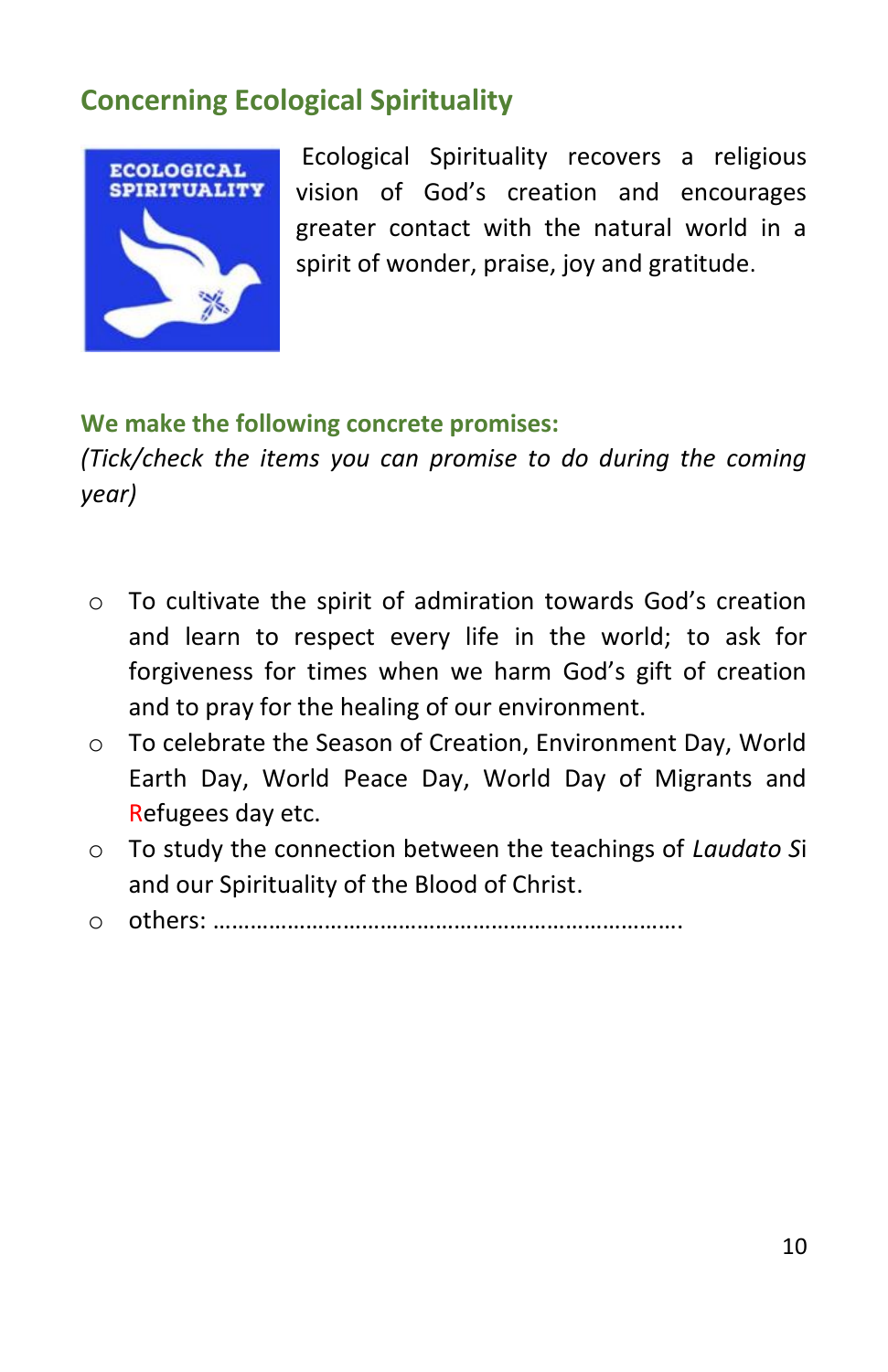# **Concerning Community Engagement and Participatory Action**



Community engagement and participatory action encourage the development of cultures and policies that protect our common home and all who share it.

#### **We make the following concrete promises:**

*(Tick/check the items you can promise to do during the coming year)*

- o To know and join the organizations in our neighborhood and keep in touch with them
- o To promote advocacy and developing people's campaigns, and initiatives for the environment.
- o To encourage a sense of belonging in local communities and neighborhood ecosystems.
- o To advise and support our town or city council on sustainable initiatives they can take, e.g., the layout of the streets, flower campaigns, traffic safety, low-traffic area, public greenery, use of the squares, establishment of a Neighborhood Point, etc.
- o others: ……………………………………………………………………

### Twice a year, I/ We will conduct a self-evaluation of our progress in working on the promised issues.

| Name: | E-mail: |
|-------|---------|
|       |         |

Date: Signature: